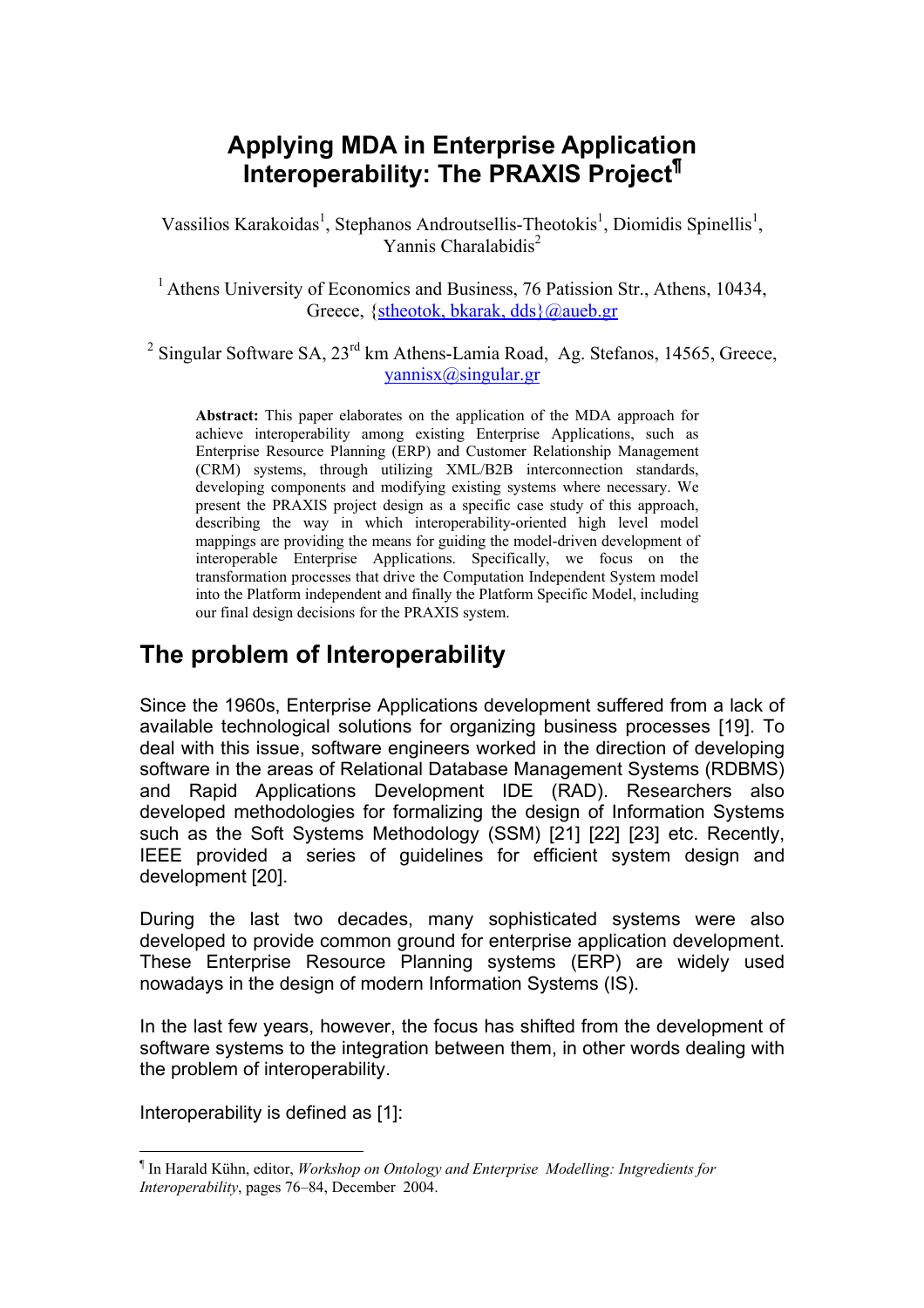"… the ability of two or more systems or components to exchange information and to use the information that has been exchanged".

This is a particularly complicated task. Most systems developed and in use today by organizations were deliberately alienated with each other, making it very complex to find common ways to share business related information.

# **Driving Forces of Interoperability**

While working on the PRAXIS system [2], we made some interesting observations regarding the problem of interoperability between enterprise applications.

[Figure](#page-1-0) 1 shows an attempt to categorise the driving forces that affect interoperability in Enterprise Applications development.

<span id="page-1-0"></span>

**Figure 1 – Driving Forces of Interoperability in Enterprise Applications** 

**Technical Standards:** Enterprise Applications are based upon modern or legacy technical standards, such as XML [8], CORBA, and Java. In trying to make a system interoperable, one has to consider a wide set of standards in order to implement the solution.

**Technology Trends:** Technology trends pose serious restrictions to interoperability. In fact, it is common practice that the implementation of an interoperable system is attempted with the use of the most popular technology instead of the most effective one. For example, the way in which XML [8] and Web Services [13] affected Business 2 Business standards such as ebXML [9] and UN/CEFACT [10]. Similarly, according to recent research papers, ontologies are expected to be used as key technology for Enterprise Modeling [18].

**Business Standards:** These are often used as the common language between enterprise systems. Attempts to design an interoperable system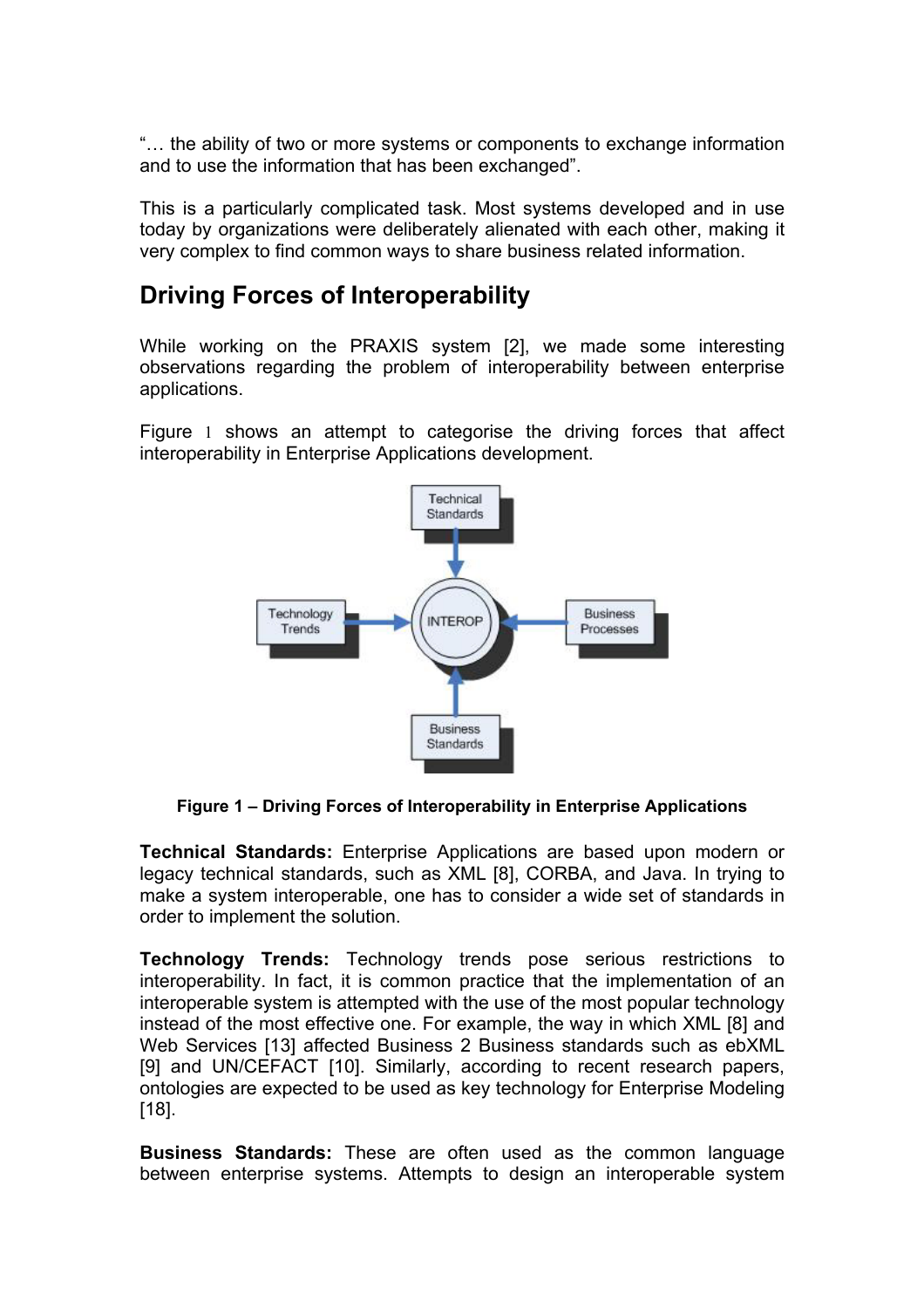often depend on the usage of one or more business standard, for example, EDI [11], ebXML [9], RosettaNet [12] etc.

**Business Processes:** It is a common case for enterprises to achieve a level of interoperability in the business process level. In fact, in order to design such a bridge, one must reengineer a set of common business processes between the enterprises. In order to face interoperability issues, an enterprise must perform some "light" Business Process Rengineering (BPR). EbXML [9] is a widely accepted standard that is trying to solve this problem.

Considering the aforementioned facts, we attempted to find a formal and concrete way to design the PRAXIS system.

# **Case Study: The PRAXIS Project**

The main objective of the PRAXIS system [2], which is particularly targeted towards SMEs, is to allow the interconnection of existing Enterprise Applications, such as Enterprise Resource Planning and Customer Relationship Management (CRM) systems, as well as their seamless interconnection with corresponding software applications of the public sector and financial institutions. This is achieved through the utilization of XML/B2B interconnection standards to support interoperability, the development components and the modification of existing systems where necessary.

The goal is to support a variety of transactions, ranging from invoicing and sales cycle support to bank and tax payments.

It is expected that the SMEs which will adopt the PRAXIS system will experience a significant reduction in the required time and the rate of errors involved in carrying out the various transactions, which in turn will offer an overall competitive advantage.

### **Using a Model-Driven Architecture approach**

The Model Driven Architecture (MDA) concept aims to facilitate the design and development of wide-scale enterprise applications in an evolvable and flexible way, with particular emphasis on interoperability [3].

MDA defines an approach that separates the system functionality specification from its implementation on a specific technology platform. In this way, the system architecture can be language, vendor and middleware neutral.

Through the MDA approach, systems are modeled at the following three different levels of abstraction and platform/technology dependency:

• The Computation Independent (or business domain) Model (CIM) is one in which the computational details are hidden or as yet undetermined.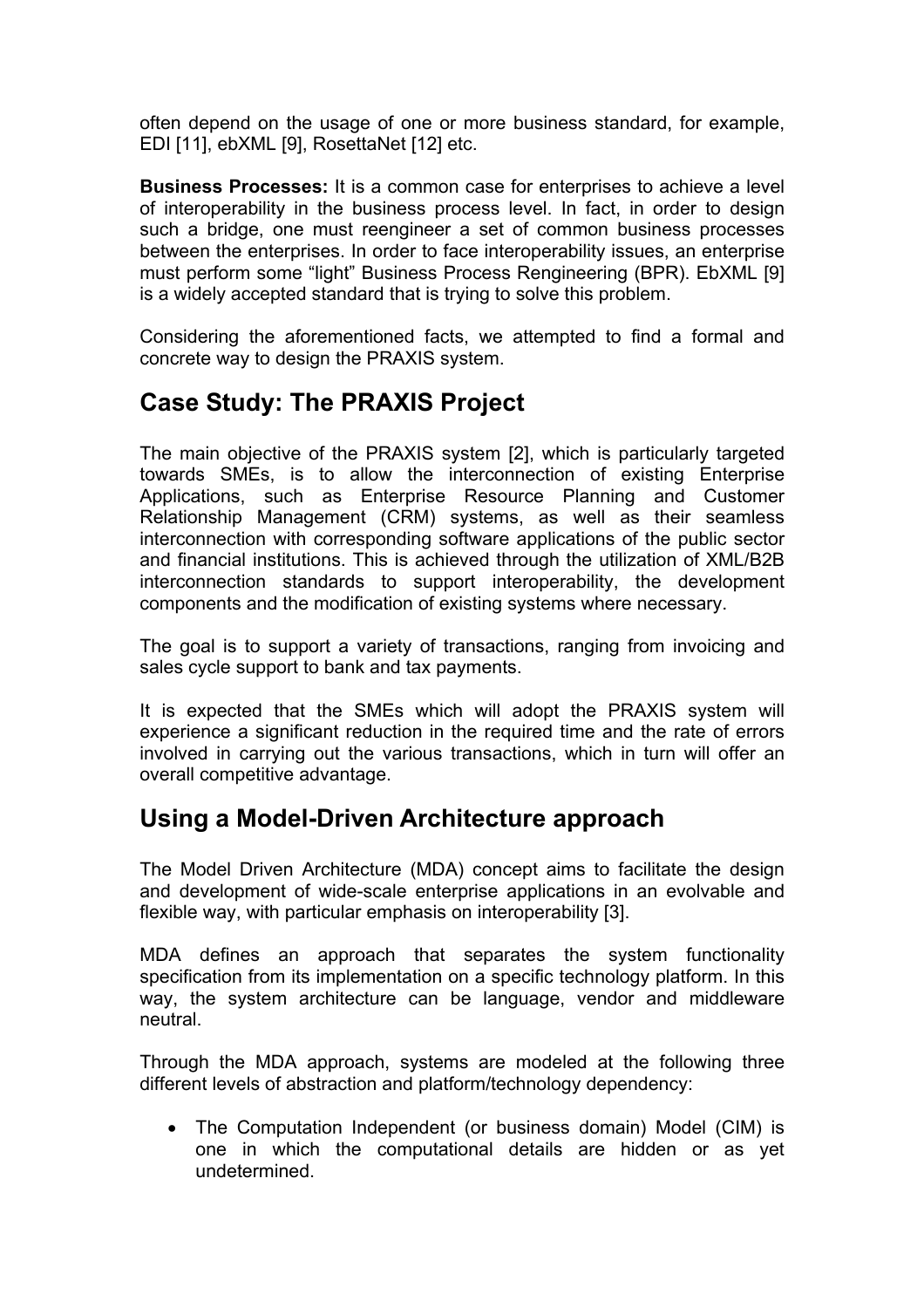- The Platform Independent Model (PIM), expressed in UML [15], describes computational components and their interactions in a platform-independent manner. The PIM represents the logical view in which the composition and behaviour of all components (but not their implementation) are fully specified.
- The Platform Specific Model (PSM) is expressed in terms of the software development platforms, software standards and network protocols of the specification model of the target platform.

Since the PIM, by definition, does not contain technical details, it is envisaged that the PIM will be mapped to one or more platform-specific models (PSM). The PSM is a refinement of the PIM to target platforms such as Microsoft .NET (COM+), Enterprise JavaBeans (EJB) or the CORBA Component Model (CCM). The PSM represents the source code or its UML representation. There can be as many PSM as there are different implementations of a given PIM.

# **System design and modeling**

Our system was designed using three levels of abstraction as defined in the MDA methodology.

#### *Computation Independent Model Level*

At the most abstract, Computation Independent System (CIS) Model level, the proposed system would be described as shown in Figure 2.

<span id="page-3-0"></span>

**Figure 2 -** *The Computation Independent System Model for the PRAXIS system* 

This abstract model illustrates the interoperability requirements for different software applications owned by the same or different enterprises that are expected to interact with each other. The various transactions schematically illustrated in [Figure 2,](#page-3-0) entail a variety of interactions between the applications and lay out a set of complex functional and non-functional requirements for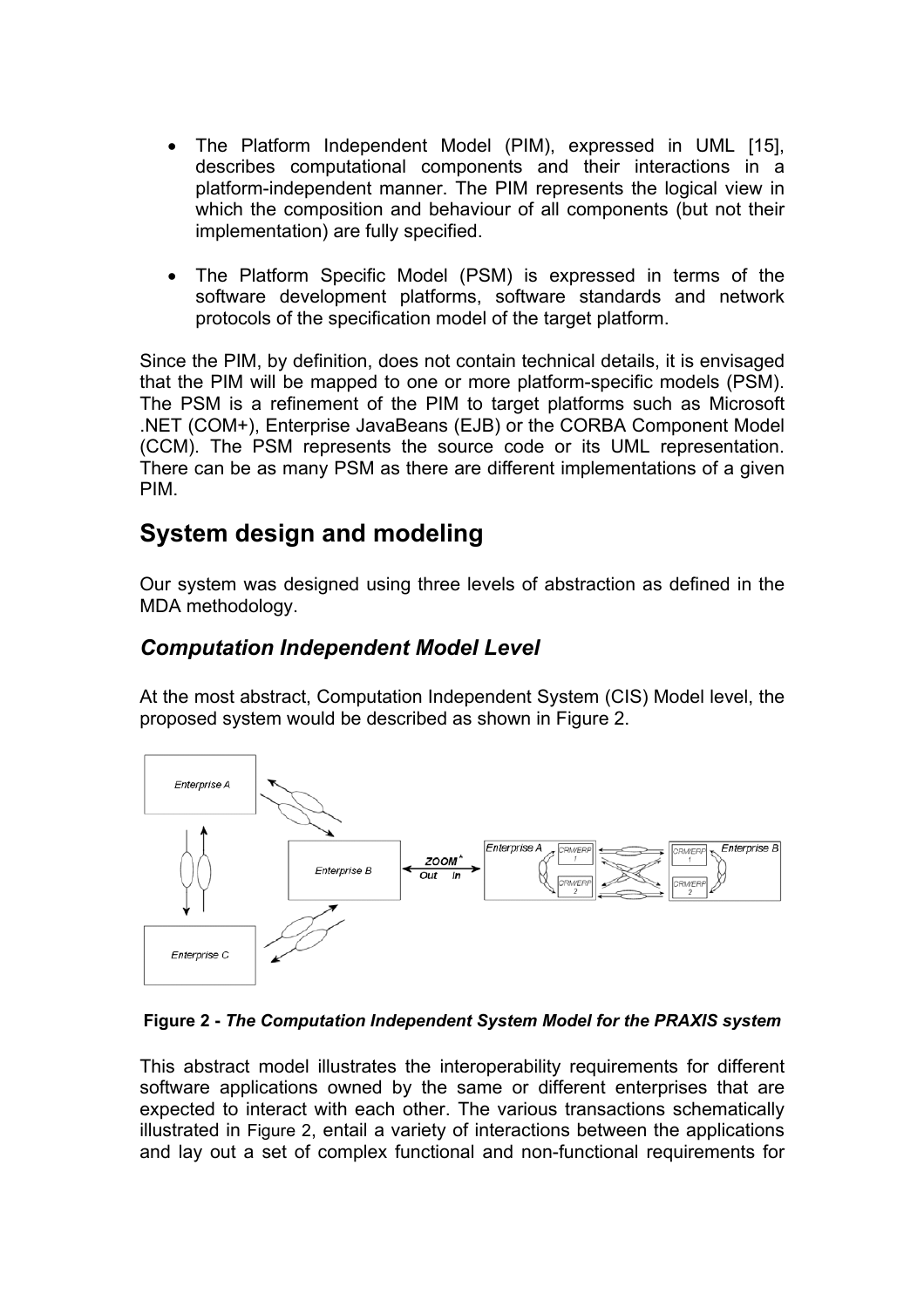the system to be designed and implemented, which must be examined at the lower modeling levels.

It should be noted that the CIM model is abstract enough to encompass any system architecture, including both client-server and distributed approaches. The use of MDA describes and represents interactions between entities, and not the way in which they will be implemented. The choice of architecture and components that will be utilized is up to the next model level.

#### *Platform Independent Model Level*

In refining the CIM model to produce the Platform Independent Model (PIM), the top-level system architecture needs to be designed. In the PRAXIS system design phase it was decided [2] to adopt a client-server architecture, consisting of a central server performing communication, mediation and storeand-forward activities, and a set of client applications that will run on the connected enterprise sites.

The server, which does not appear in the CIS model, needs to be part of the PIM model, in order to produce a valid system description that will be further refined at the platform-specific level.

Figure 3 illustrates the PIM level model for (a subset of) the PRAXIS system (simplified for clarity). The model is divided in two main modules, the server and client.



**Figure 3 -** *Platform Independent Model for the PRAXIS system*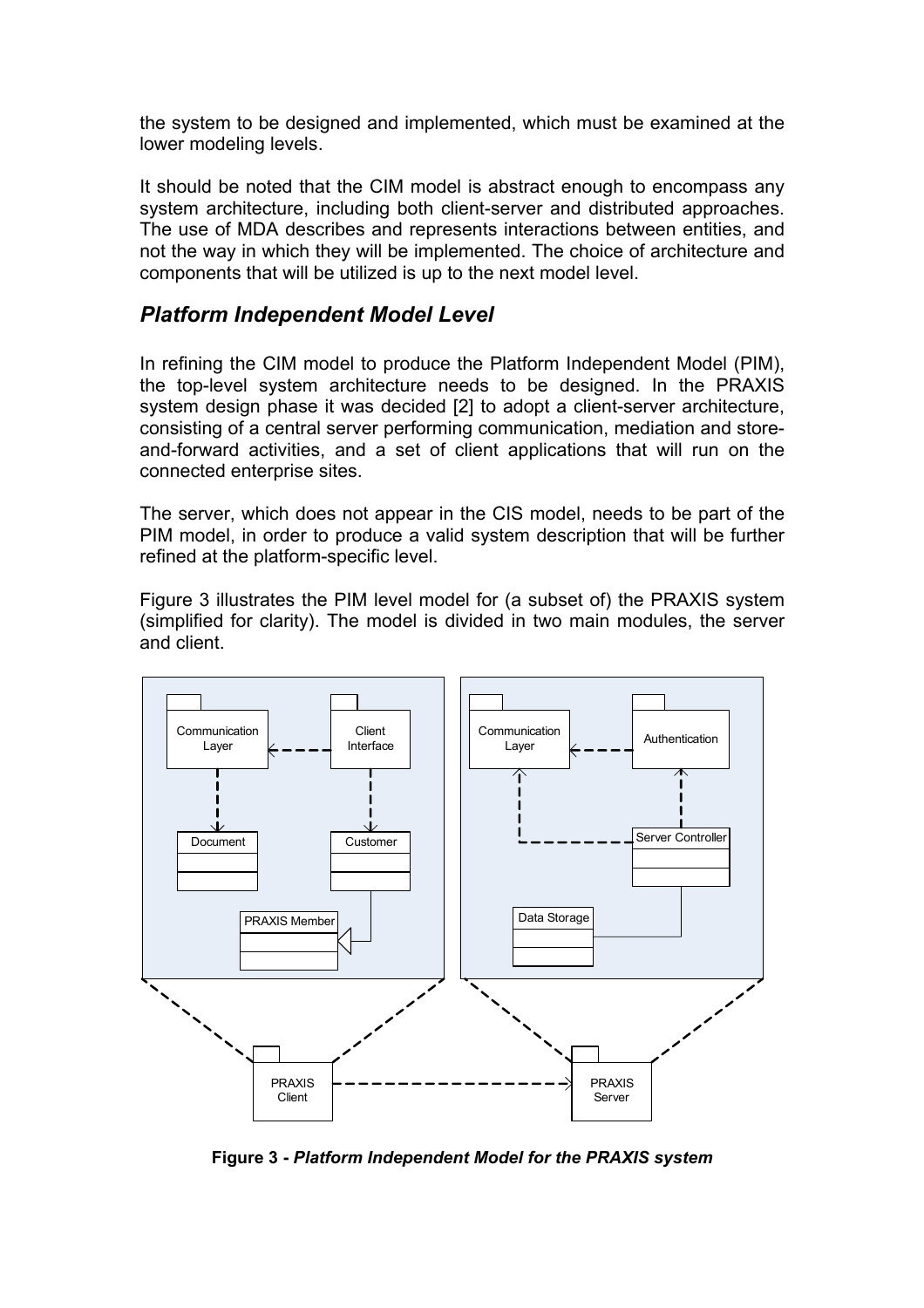The PIM design is based on UML notation [15] and provides the bridge between the abstraction and the realization.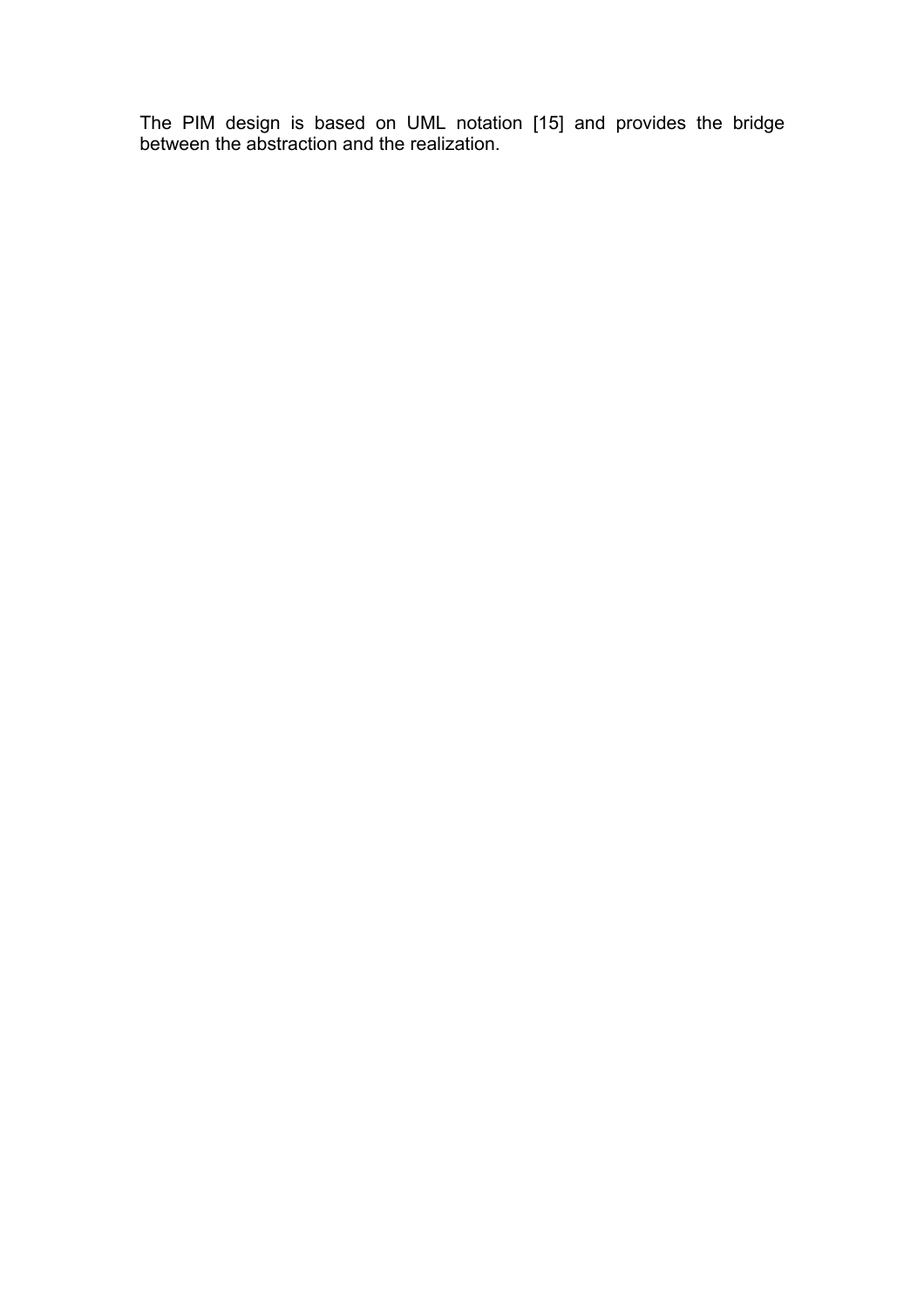#### *Platform Specific Model Level*

The transition from the PIM to the PSM model consists of defining specific technologies and infrastructures for the various components of the system. These mappings fill the gap between the abstract model and the Platform Specific Model. The realization of our system is depicted in Figure 4.



**Figure 4 – PRAXIS System Architecture** 

In the case of the PRAXIS project, the central choices were the following:

- The server was implemented on the .NET platform, using a mixture of C++ and C# code.
- **Data is stored in an MS SQL Server Relational Database.**
- **The following three types of clients were implemented:** 
	- A *Fat (Thick) Client*, based on an existing ERP system.
	- A *Thin Client, a* typical win32 application that implements the basic functionality of the system. This will be implemented in Visual Basic .NET.
	- A *Web Client*, a web application that provides limited access for enterprises, which do not have an ERP system installed.

These three types of clients were provided in order to reach out for SMEs that do not have the capability to support expensive ERP systems.

A more detailed architecture schema is provided in [Figure](#page-7-0) 5.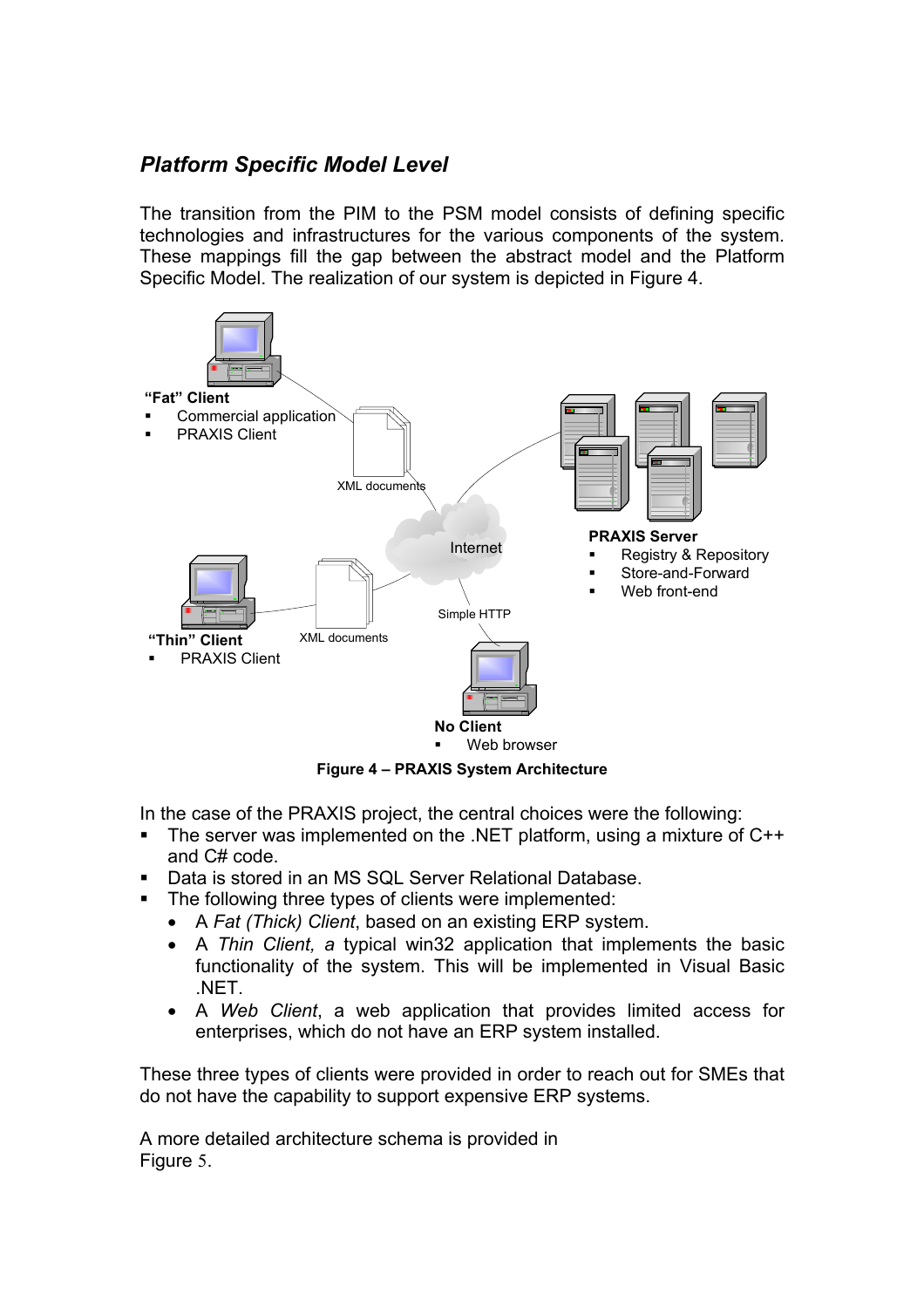

<span id="page-7-0"></span>**PRAXIS ARCHITECTURE** 

**Figure 5 – PRAXIS system architecture in detail** 

The communication is layered as illustrated in Figure 5. The base protocol is based on SOAP. Other protocols that might be needed to achieve interoperability between distinct systems are supported through layering them on top of SOAP, making the necessary transformations where appropriate.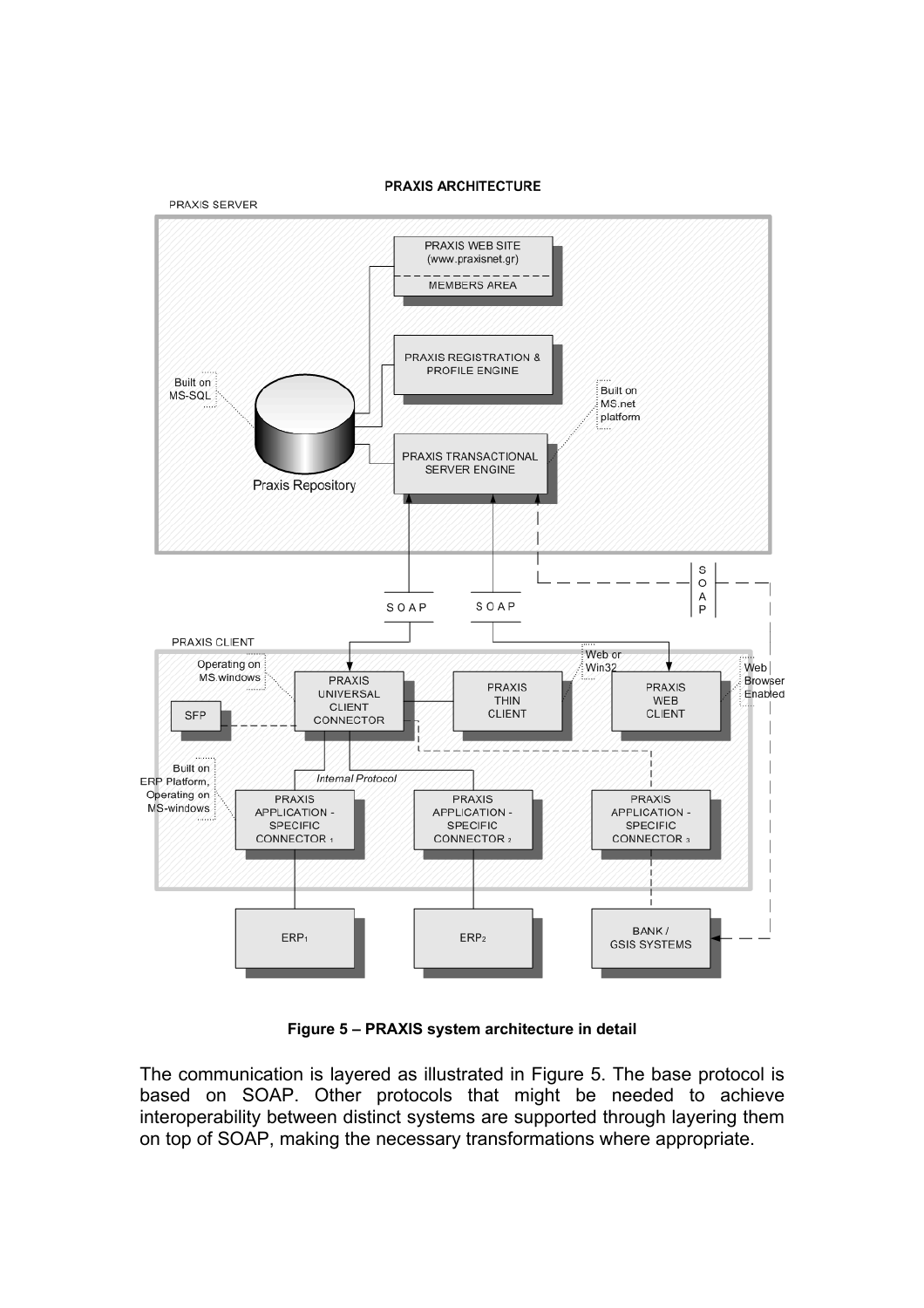

**Figure 6 – PRAXIS Protocol Layers** 

# **Conclusions and Future Work**

This paper has presented the application of the MDA approach in the design of a client-server application to support interoperability among enterprises. It has illustrated the refinement steps that lead from the more abstract to the technology-specific models, pointing out the specific patterns of the design. We are convinced that these patterns can be extracted and later used as common practice in similar situations. A direct extension of our work may include the employment of Ontology-based approaches to be defined in order to provide common knowledge [14] [16] [17] [18].

### **References**

- [1] Institute of Electrical and Electronics Engineers. *IEEE Standard Computer Dictionary: A Compilation of IEEE Standard Computer Glossaries.* New York, NY: 1990.
- [2] Yannis Charalambidis, Vassilios Karakoidas, Stephanos Androutsellis-Theotokis and Diomidis Spinellis, *Enabling B2B Transactions over the Internet through Application Interconnection : The PRAXIS project*, e-Challenges 2004, Vienna, 27-29 October.
- [3] Joaquin Miller and Jinshu Mukerji, *Model Driven Architecture*, July 2001, Available online at http://www.omg.org/mda/
- [4] John Daniels, *Modeling with a sense of purpose*, IEEE Software, January / February 2002,
- [5] Alan Brown, *An introduction to Model Driven Architecture Part I : MDA and today's systems*, January 2004, Available online at [http://www-](http://www-106.ibm.com/developerworks/rational/library/3000.html)[106.ibm.com/developerworks/rational/library/3000.html](http://www-106.ibm.com/developerworks/rational/library/3000.html)
- [6] B. Selic, *The pragmatics of Model-Driven Development*, IEEE Software, Vol. 20, September 2003
- [7] D. Frankel, *Model Driven Architecture : Applying MDA to Enterprise Computing,* Wiley Press, 2003
- [8] Tim Bray, Jean Paoli, C.M. Sperberg-McQueen, Eve Maler, and Francois Yergeau. *Extensible markup language (XML) 1.0. Technical report*, W3C, February 2004. Available online at <http://www.w3.org/TR/2004/REC-xml- 20040204>
- [9] ebXML Requirements Team. *ebXML requirements specification*